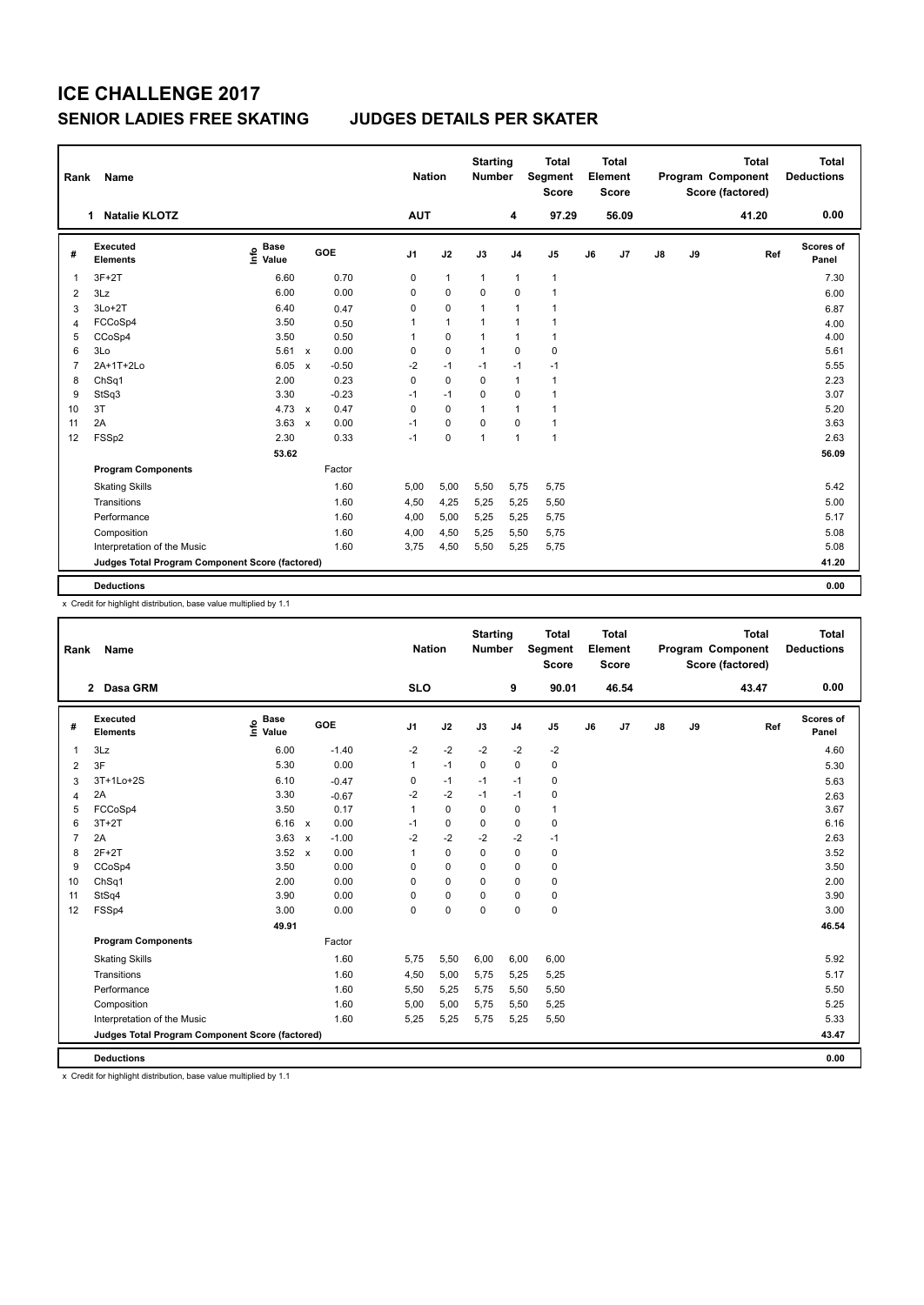| Rank           | Name                                            | <b>Nation</b> |                      | <b>Starting</b><br><b>Number</b> |            | <b>Total</b><br><b>Segment</b><br><b>Score</b> |                | <b>Total</b><br>Element<br><b>Score</b> |                |                | <b>Total</b><br>Program Component<br>Score (factored) | <b>Total</b><br><b>Deductions</b> |               |    |       |                    |
|----------------|-------------------------------------------------|---------------|----------------------|----------------------------------|------------|------------------------------------------------|----------------|-----------------------------------------|----------------|----------------|-------------------------------------------------------|-----------------------------------|---------------|----|-------|--------------------|
|                | <b>Giada RUSSO</b><br>3                         |               |                      |                                  |            | <b>ITA</b>                                     |                |                                         | 8              | 87.73          |                                                       | 38.87                             |               |    | 49.86 | 1.00               |
| #              | Executed<br><b>Elements</b>                     | ١nfo          | <b>Base</b><br>Value |                                  | GOE        | J <sub>1</sub>                                 | J2             | J3                                      | J <sub>4</sub> | J <sub>5</sub> | J6                                                    | J7                                | $\mathsf{J}8$ | J9 | Ref   | Scores of<br>Panel |
| 1              | 3F<                                             | $\prec$       | 3.70                 |                                  | $-2.10$    | -3                                             | $-3$           | $-3$                                    | $-3$           | $-3$           |                                                       |                                   |               |    |       | 1.60               |
| 2              | 2F                                              |               | 1.90                 |                                  | 0.00       | 0                                              | $\mathbf 0$    | $\mathbf 0$                             | $\mathbf 0$    | $\mathbf 0$    |                                                       |                                   |               |    |       | 1.90               |
| 3              | 3T                                              |               | 4.30                 |                                  | 0.00       | $-1$                                           | 0              | 0                                       | $\mathbf 0$    | 0              |                                                       |                                   |               |    |       | 4.30               |
| 4              | 2A                                              |               | 3.30                 |                                  | 0.50       | 1                                              | $\mathbf{1}$   | $\mathbf{1}$                            | $\mathbf{1}$   | $\mathbf{1}$   |                                                       |                                   |               |    |       | 3.80               |
| 5              | $3S+2T$                                         |               | 5.70                 |                                  | $-0.23$    | 0                                              | $-1$           | 0                                       | 0              | $-1$           |                                                       |                                   |               |    |       | 5.47               |
| 6              | CCoSp4                                          |               | 3.50                 |                                  | 0.50       | 2                                              | $\mathbf{1}$   | 1                                       | $\mathbf{1}$   | $\mathbf{1}$   |                                                       |                                   |               |    |       | 4.00               |
| $\overline{7}$ | 3S<                                             | $\prec$       | 3.41                 | $\mathsf{x}$                     | $-0.70$    | $-1$                                           | $-1$           | $-1$                                    | 0              | $-1$           |                                                       |                                   |               |    |       | 2.71               |
| 8              | ChSq1                                           |               | 2.00                 |                                  | 0.70       | 1                                              | $\mathbf{1}$   | 0                                       | $\mathbf{1}$   | $\mathbf{1}$   |                                                       |                                   |               |    |       | 2.70               |
| 9              | 2A                                              |               | 3.63                 | $\mathsf{x}$                     | $-1.17$    | $-2$                                           | $-3$           | -3                                      | $-2$           | $-2$           |                                                       |                                   |               |    |       | 2.46               |
| 10             | LSp4                                            |               | 2.70                 |                                  | 0.50       | 1                                              | $\overline{2}$ | $\mathbf{1}$                            | $\mathbf{1}$   | $\mathbf{1}$   |                                                       |                                   |               |    |       | 3.20               |
| 11             | StSq3                                           |               | 3.30                 |                                  | 0.50       | 2                                              | $\mathbf{1}$   | 0                                       | $\mathbf{1}$   | $\mathbf{1}$   |                                                       |                                   |               |    |       | 3.80               |
| 12             | FSSp3                                           |               | 2.60                 |                                  | 0.33       | $\overline{2}$                                 | $\mathbf 0$    | 1                                       | $\mathbf{1}$   | $\mathbf 0$    |                                                       |                                   |               |    |       | 2.93               |
|                |                                                 |               | 40.04                |                                  |            |                                                |                |                                         |                |                |                                                       |                                   |               |    |       | 38.87              |
|                | <b>Program Components</b>                       |               |                      |                                  | Factor     |                                                |                |                                         |                |                |                                                       |                                   |               |    |       |                    |
|                | <b>Skating Skills</b>                           |               |                      |                                  | 1.60       | 6,00                                           | 6,00           | 6,25                                    | 6,75           | 6,50           |                                                       |                                   |               |    |       | 6.25               |
|                | Transitions                                     |               |                      |                                  | 1.60       | 6,25                                           | 6,50           | 6,00                                    | 5,75           | 5,75           |                                                       |                                   |               |    |       | 6.00               |
|                | Performance                                     |               |                      |                                  | 1.60       | 6,00                                           | 6,25           | 6,00                                    | 6,50           | 6,00           |                                                       |                                   |               |    |       | 6.08               |
|                | Composition                                     |               |                      |                                  | 1.60       | 6,50                                           | 6,25           | 6,25                                    | 6,50           | 6,00           |                                                       |                                   |               |    |       | 6.33               |
|                | Interpretation of the Music                     |               |                      |                                  | 1.60       | 6,50                                           | 6,50           | 6,50                                    | 6,50           | 6,25           |                                                       |                                   |               |    |       | 6.50               |
|                | Judges Total Program Component Score (factored) |               |                      |                                  |            |                                                |                |                                         |                |                |                                                       |                                   |               |    |       | 49.86              |
|                | <b>Deductions</b>                               |               |                      | Falls:                           | $-1.00(1)$ |                                                |                |                                         |                |                |                                                       |                                   |               |    |       | $-1.00$            |
|                |                                                 |               |                      |                                  |            |                                                |                |                                         |                |                |                                                       |                                   |               |    |       |                    |

< Under-rotated jump x Credit for highlight distribution, base value multiplied by 1.1

| Rank           | Name                                            |                            |              |            | <b>Nation</b>  |             | <b>Starting</b><br><b>Number</b> |                | <b>Total</b><br>Segment<br><b>Score</b> |    | <b>Total</b><br>Element<br><b>Score</b> |    |    | <b>Total</b><br><b>Program Component</b><br>Score (factored) | <b>Total</b><br><b>Deductions</b> |
|----------------|-------------------------------------------------|----------------------------|--------------|------------|----------------|-------------|----------------------------------|----------------|-----------------------------------------|----|-----------------------------------------|----|----|--------------------------------------------------------------|-----------------------------------|
|                | 4 Sandra RAMOND                                 |                            |              |            | <b>FRA</b>     |             |                                  | $\overline{7}$ | 84.74                                   |    | 47.15                                   |    |    | 39.59                                                        | 2.00                              |
| #              | Executed<br><b>Elements</b>                     | <b>Base</b><br>۴ê<br>Value | GOE          |            | J <sub>1</sub> | J2          | J3                               | J <sub>4</sub> | J <sub>5</sub>                          | J6 | J7                                      | J8 | J9 | Ref                                                          | <b>Scores of</b><br>Panel         |
| 1              | 3Lz                                             | 6.00                       |              | $-2.10$    | $-3$           | $-3$        | $-3$                             | $-3$           | -3                                      |    |                                         |    |    |                                                              | 3.90                              |
| $\overline{2}$ | 2A+1Lo+3S                                       | 8.20                       |              | $-0.70$    | $-1$           | $-1$        | $-1$                             | 0              | $-1$                                    |    |                                         |    |    |                                                              | 7.50                              |
| 3              | 3Lo<                                            | 3.60<br>$\prec$            |              | $-2.10$    | $-3$           | $-3$        | $-3$                             | $-3$           | -3                                      |    |                                         |    |    |                                                              | 1.50                              |
| 4              | $3Lo+2T$                                        | 6.40                       |              | 0.00       | 0              | $\mathbf 0$ | 0                                | 0              | 0                                       |    |                                         |    |    |                                                              | 6.40                              |
| 5              | FSSp2                                           | 2.30                       |              | $-0.30$    | 0              | $-1$        | $-1$                             | $-1$           | $-1$                                    |    |                                         |    |    |                                                              | 2.00                              |
| 6              | StSq3                                           | 3.30                       |              | 0.00       | $-1$           | 0           | $\mathbf 0$                      | $\mathbf 0$    | $\mathbf 0$                             |    |                                         |    |    |                                                              | 3.30                              |
| $\overline{7}$ | $3T+2T$                                         | 6.16                       | $\mathsf{x}$ | 0.00       | 0              | 0           | $\Omega$                         | 0              | $\mathbf 0$                             |    |                                         |    |    |                                                              | 6.16                              |
| 8              | ChSq1                                           | 2.00                       |              | $-0.17$    | $-1$           | $-1$        | 0                                | 0              | $\mathbf 0$                             |    |                                         |    |    |                                                              | 1.83                              |
| 9              | 3T                                              | 4.73 $\times$              |              | 0.00       | 0              | 0           | $\Omega$                         | 0              | $\mathbf 0$                             |    |                                         |    |    |                                                              | 4.73                              |
| 10             | 2A                                              | 3.63                       | $\mathsf{x}$ | 0.00       | 0              | 0           | $\Omega$                         | 0              | 0                                       |    |                                         |    |    |                                                              | 3.63                              |
| 11             | CCoSp4                                          | 3.50                       |              | 0.00       | 0              | 0           | 0                                | 0              | $\mathbf 0$                             |    |                                         |    |    |                                                              | 3.50                              |
| 12             | LSp4                                            | 2.70                       |              | 0.00       | 1              | 0           | $\Omega$                         | 0              | $\mathbf 0$                             |    |                                         |    |    |                                                              | 2.70                              |
|                |                                                 | 52.52                      |              |            |                |             |                                  |                |                                         |    |                                         |    |    |                                                              | 47.15                             |
|                | <b>Program Components</b>                       |                            |              | Factor     |                |             |                                  |                |                                         |    |                                         |    |    |                                                              |                                   |
|                | <b>Skating Skills</b>                           |                            |              | 1.60       | 4,75           | 4,75        | 5,50                             | 5,50           | 5,00                                    |    |                                         |    |    |                                                              | 5.08                              |
|                | Transitions                                     |                            |              | 1.60       | 4,25           | 4,75        | 5,00                             | 5,00           | 4,75                                    |    |                                         |    |    |                                                              | 4.83                              |
|                | Performance                                     |                            |              | 1.60       | 4,25           | 4,75        | 5,25                             | 5,25           | 5,00                                    |    |                                         |    |    |                                                              | 5.00                              |
|                | Composition                                     |                            |              | 1.60       | 4,25           | 5,00        | 5,25                             | 4,75           | 4,75                                    |    |                                         |    |    |                                                              | 4.83                              |
|                | Interpretation of the Music                     |                            |              | 1.60       | 4,25           | 4,75        | 5,25                             | 5,25           | 5,00                                    |    |                                         |    |    |                                                              | 5.00                              |
|                | Judges Total Program Component Score (factored) |                            |              |            |                |             |                                  |                |                                         |    |                                         |    |    |                                                              | 39.59                             |
|                | <b>Deductions</b>                               |                            | Falls:       | $-2.00(2)$ |                |             |                                  |                |                                         |    |                                         |    |    |                                                              | $-2.00$                           |

< Under-rotated jump x Credit for highlight distribution, base value multiplied by 1.1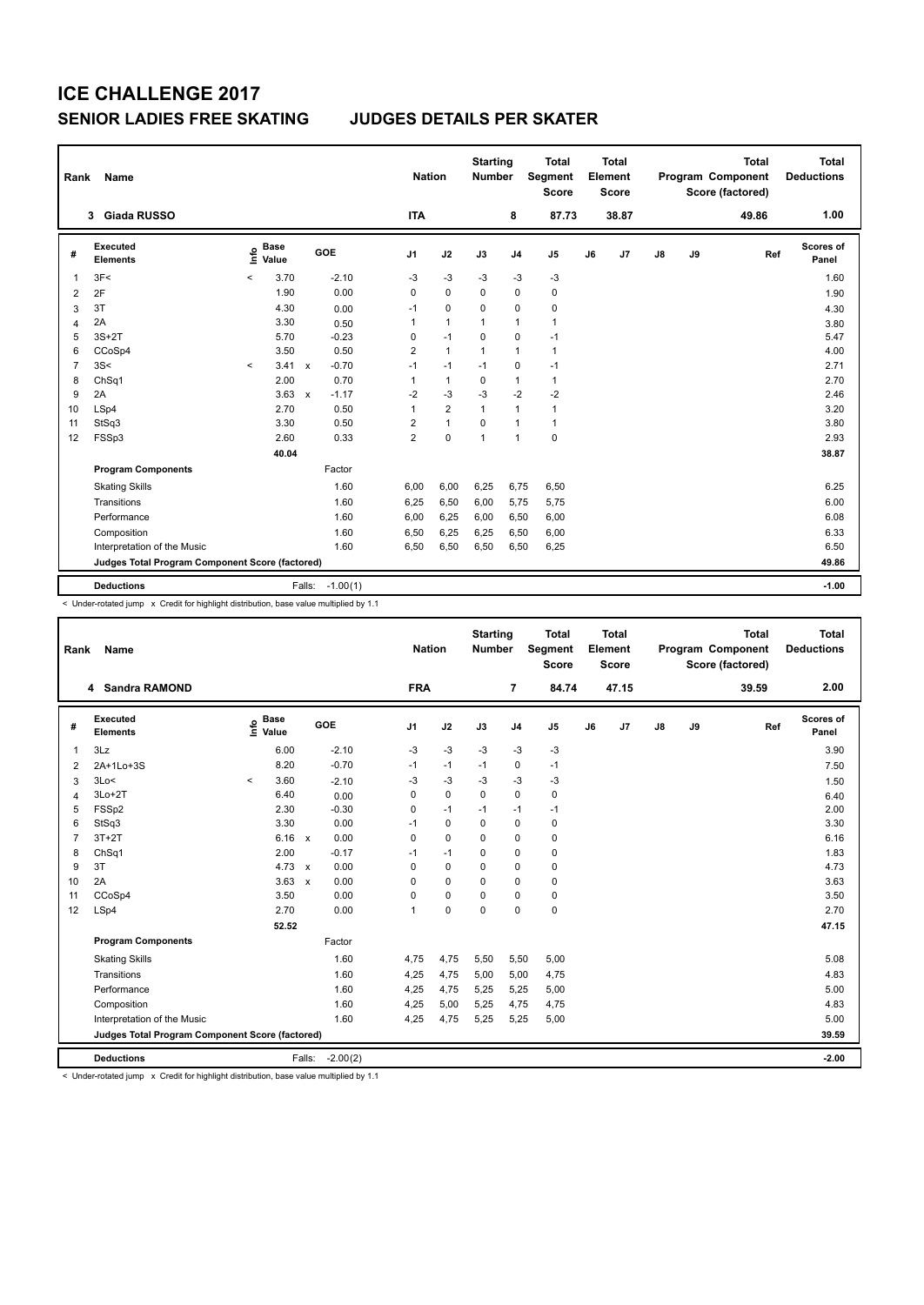| Rank           | Name                                            | <b>Nation</b> |                                  | <b>Starting</b><br><b>Number</b> |                | <b>Total</b><br>Segment<br><b>Score</b> |              | Total<br>Element<br><b>Score</b> |                |    | <b>Total</b><br>Program Component<br>Score (factored) | <b>Total</b><br><b>Deductions</b> |    |       |                    |
|----------------|-------------------------------------------------|---------------|----------------------------------|----------------------------------|----------------|-----------------------------------------|--------------|----------------------------------|----------------|----|-------------------------------------------------------|-----------------------------------|----|-------|--------------------|
|                | <b>Kerstin FRANK</b><br>5                       |               |                                  |                                  | <b>AUT</b>     |                                         |              | 5                                | 84.63          |    | 42.50                                                 |                                   |    | 42.13 | 0.00               |
| #              | <b>Executed</b><br><b>Elements</b>              |               | <b>Base</b><br>e Base<br>⊆ Value | GOE                              | J <sub>1</sub> | J2                                      | J3           | J <sub>4</sub>                   | J <sub>5</sub> | J6 | J <sub>7</sub>                                        | $\mathsf{J}8$                     | J9 | Ref   | Scores of<br>Panel |
| $\overline{1}$ | 1Lz                                             |               | 0.60                             | $-0.03$                          | 0              | $\pmb{0}$                               | $-1$         | $-1$                             | 0              |    |                                                       |                                   |    |       | 0.57               |
| 2              | $3T+2T$                                         |               | 5.60                             | 0.70                             | $\mathbf{1}$   | $\mathbf{1}$                            | $\mathbf{1}$ | $\mathbf{1}$                     | 1              |    |                                                       |                                   |    |       | 6.30               |
| 3              | 2S                                              |               | 1.30                             | 0.00                             | 0              | 0                                       | 0            | 0                                | 0              |    |                                                       |                                   |    |       | 1.30               |
| $\overline{4}$ | FCCoSp4                                         |               | 3.50                             | 0.00                             | $\Omega$       | $\mathbf 0$                             | $\Omega$     | $\Omega$                         | 1              |    |                                                       |                                   |    |       | 3.50               |
| 5              | ChSq1                                           |               | 2.00                             | 0.00                             | 0              | $-1$                                    | $\Omega$     | 0                                | 0              |    |                                                       |                                   |    |       | 2.00               |
| 6              | $3S+2T$                                         |               | 6.27                             | 0.70<br>$\mathsf{x}$             | 1              | $\mathbf{1}$                            | $\mathbf 1$  | $\mathbf{1}$                     | $\mathbf{1}$   |    |                                                       |                                   |    |       | 6.97               |
| $\overline{7}$ | 3T+1Lo<+2S                                      | $\prec$       | 6.60                             | $-0.70$<br>$\mathsf{x}$          | $-1$           | $-1$                                    | $-1$         | $-1$                             | $-1$           |    |                                                       |                                   |    |       | 5.90               |
| 8              | 2A                                              |               | 3.63                             | 0.33<br>$\mathsf{x}$             | 1              | $\mathbf{1}$                            | 1            | 0                                | 0              |    |                                                       |                                   |    |       | 3.96               |
| 9              | FCSp4                                           |               | 3.20                             | $-0.30$                          | $-1$           | $-1$                                    | 0            | $-1$                             | $-1$           |    |                                                       |                                   |    |       | 2.90               |
| 10             | StSq3                                           |               | 3.30                             | 0.00                             | $\Omega$       | $\Omega$                                | $\Omega$     | 0                                | 0              |    |                                                       |                                   |    |       | 3.30               |
| 11             | 2A                                              |               | 3.63                             | $-0.83$<br>$\mathsf{x}$          | $-1$           | $-1$                                    | $-2$         | $-2$                             | $-2$           |    |                                                       |                                   |    |       | 2.80               |
| 12             | CCoSp3                                          |               | 3.00                             | 0.00                             | $\Omega$       | $\Omega$                                | $\Omega$     | $\Omega$                         | 0              |    |                                                       |                                   |    |       | 3.00               |
|                |                                                 |               | 42.63                            |                                  |                |                                         |              |                                  |                |    |                                                       |                                   |    |       | 42.50              |
|                | <b>Program Components</b>                       |               |                                  | Factor                           |                |                                         |              |                                  |                |    |                                                       |                                   |    |       |                    |
|                | <b>Skating Skills</b>                           |               |                                  | 1.60                             | 5,25           | 5,50                                    | 5,75         | 6,00                             | 6,00           |    |                                                       |                                   |    |       | 5.75               |
|                | Transitions                                     |               |                                  | 1.60                             | 4.75           | 4,75                                    | 5,25         | 4,25                             | 5,00           |    |                                                       |                                   |    |       | 4.83               |
|                | Performance                                     |               |                                  | 1.60                             | 5,00           | 5,00                                    | 5,50         | 5,50                             | 5,25           |    |                                                       |                                   |    |       | 5.25               |
|                | Composition                                     |               |                                  | 1.60                             | 4,50           | 5,00                                    | 5,50         | 5,50                             | 5,50           |    |                                                       |                                   |    |       | 5.33               |
|                | Interpretation of the Music                     |               |                                  | 1.60                             | 4,75           | 4,75                                    | 5,50         | 5,50                             | 5,25           |    |                                                       |                                   |    |       | 5.17               |
|                | Judges Total Program Component Score (factored) |               |                                  |                                  |                |                                         |              |                                  |                |    |                                                       |                                   |    |       | 42.13              |
|                | <b>Deductions</b>                               |               |                                  |                                  |                |                                         |              |                                  |                |    |                                                       |                                   |    |       | 0.00               |

< Under-rotated jump x Credit for highlight distribution, base value multiplied by 1.1

| Rank           | Name                                            |         |                      |                           |         |                | <b>Nation</b> | <b>Starting</b><br><b>Number</b> |                | <b>Total</b><br>Segment<br><b>Score</b> |    | <b>Total</b><br>Element<br><b>Score</b> |               |    | <b>Total</b><br>Program Component<br>Score (factored) | <b>Total</b><br><b>Deductions</b> |
|----------------|-------------------------------------------------|---------|----------------------|---------------------------|---------|----------------|---------------|----------------------------------|----------------|-----------------------------------------|----|-----------------------------------------|---------------|----|-------------------------------------------------------|-----------------------------------|
|                | Johanna ALLIK<br>6                              |         |                      |                           |         | <b>EST</b>     |               |                                  | 6              | 72.44                                   |    | 32.04                                   |               |    | 40.40                                                 | 0.00                              |
| #              | Executed<br><b>Elements</b>                     | Info    | <b>Base</b><br>Value |                           | GOE     | J <sub>1</sub> | J2            | J3                               | J <sub>4</sub> | J <sub>5</sub>                          | J6 | J7                                      | $\mathsf{J}8$ | J9 | Ref                                                   | Scores of<br>Panel                |
| $\mathbf{1}$   | 3F<                                             | $\,<$   | 3.70                 |                           | $-1.63$ | -3             | $-3$          | $-2$                             | $-2$           | -2                                      |    |                                         |               |    |                                                       | 2.07                              |
| 2              | 3Lz                                             | $\prec$ | 4.20                 |                           | $-2.10$ | -3             | $-3$          | -3                               | $-3$           | $-3$                                    |    |                                         |               |    |                                                       | 2.10                              |
| 3              | 2Lo                                             |         | 1.80                 |                           | $-0.40$ | $-2$           | $-1$          | $-2$                             | $-1$           | $-1$                                    |    |                                         |               |    |                                                       | 1.40                              |
| $\overline{4}$ | CCoSp3                                          |         | 3.00                 |                           | 0.17    | 1              | $\mathbf 0$   | $\mathbf 0$                      | $\mathbf{1}$   | $\mathbf 0$                             |    |                                         |               |    |                                                       | 3.17                              |
| 5              | 2A                                              |         | 3.30                 |                           | 0.00    | 0              | 0             | $\Omega$                         | 0              | $\mathbf{1}$                            |    |                                         |               |    |                                                       | 3.30                              |
| 6              | StSq3                                           |         | 3.30                 |                           | 0.00    | 0              | $\mathbf 0$   | 0                                | $\mathbf 0$    | $\mathbf 0$                             |    |                                         |               |    |                                                       | 3.30                              |
| $\overline{7}$ | 2Lz+1Lo+2Lo                                     |         | 4.84 x               |                           | $-0.60$ | $-2$           | $-2$          | $-2$                             | $-2$           | $-1$                                    |    |                                         |               |    |                                                       | 4.24                              |
| 8              | $2Lo*$                                          | $\star$ | 0.00                 | $\boldsymbol{\mathsf{x}}$ | 0.00    | ٠              |               |                                  | ٠              | ٠                                       |    |                                         |               |    |                                                       | 0.00                              |
| 9              | $2A+2T$                                         |         | 5.06                 | $\boldsymbol{\mathsf{x}}$ | 0.00    | 0              | $-1$          | 0                                | $\pmb{0}$      | $\pmb{0}$                               |    |                                         |               |    |                                                       | 5.06                              |
| 10             | FCCoSp4                                         |         | 3.50                 |                           | 0.00    | 0              | 0             | 0                                | 0              | 0                                       |    |                                         |               |    |                                                       | 3.50                              |
| 11             | ChSq1                                           |         | 2.00                 |                           | 0.00    | $\mathbf 0$    | $\mathbf 0$   | $\Omega$                         | $\mathbf 0$    | $\pmb{0}$                               |    |                                         |               |    |                                                       | 2.00                              |
| 12             | LSp2                                            |         | 1.90                 |                           | 0.00    | $\overline{1}$ | $-1$          | $\Omega$                         | $\mathbf 0$    | $\mathbf 0$                             |    |                                         |               |    |                                                       | 1.90                              |
|                |                                                 |         | 36.60                |                           |         |                |               |                                  |                |                                         |    |                                         |               |    |                                                       | 32.04                             |
|                | <b>Program Components</b>                       |         |                      |                           | Factor  |                |               |                                  |                |                                         |    |                                         |               |    |                                                       |                                   |
|                | <b>Skating Skills</b>                           |         |                      |                           | 1.60    | 5,50           | 5,25          | 5,75                             | 5,75           | 5,75                                    |    |                                         |               |    |                                                       | 5.67                              |
|                | Transitions                                     |         |                      |                           | 1.60    | 4,75           | 4,75          | 5,25                             | 4,75           | 4,75                                    |    |                                         |               |    |                                                       | 4.75                              |
|                | Performance                                     |         |                      |                           | 1.60    | 4,50           | 4,50          | 5,25                             | 5,25           | 4,50                                    |    |                                         |               |    |                                                       | 4.75                              |
|                | Composition                                     |         |                      |                           | 1.60    | 4,75           | 4,50          | 5,25                             | 5,50           | 5,00                                    |    |                                         |               |    |                                                       | 5.00                              |
|                | Interpretation of the Music                     |         |                      |                           | 1.60    | 4,75           | 5,25          | 5,25                             | 5,25           | 4,75                                    |    |                                         |               |    |                                                       | 5.08                              |
|                | Judges Total Program Component Score (factored) |         |                      |                           |         |                |               |                                  |                |                                         |    |                                         |               |    |                                                       | 40.40                             |
|                | <b>Deductions</b>                               |         |                      |                           |         |                |               |                                  |                |                                         |    |                                         |               |    |                                                       | 0.00                              |

< Under-rotated jump \* Invalid element x Credit for highlight distribution, base value multiplied by 1.1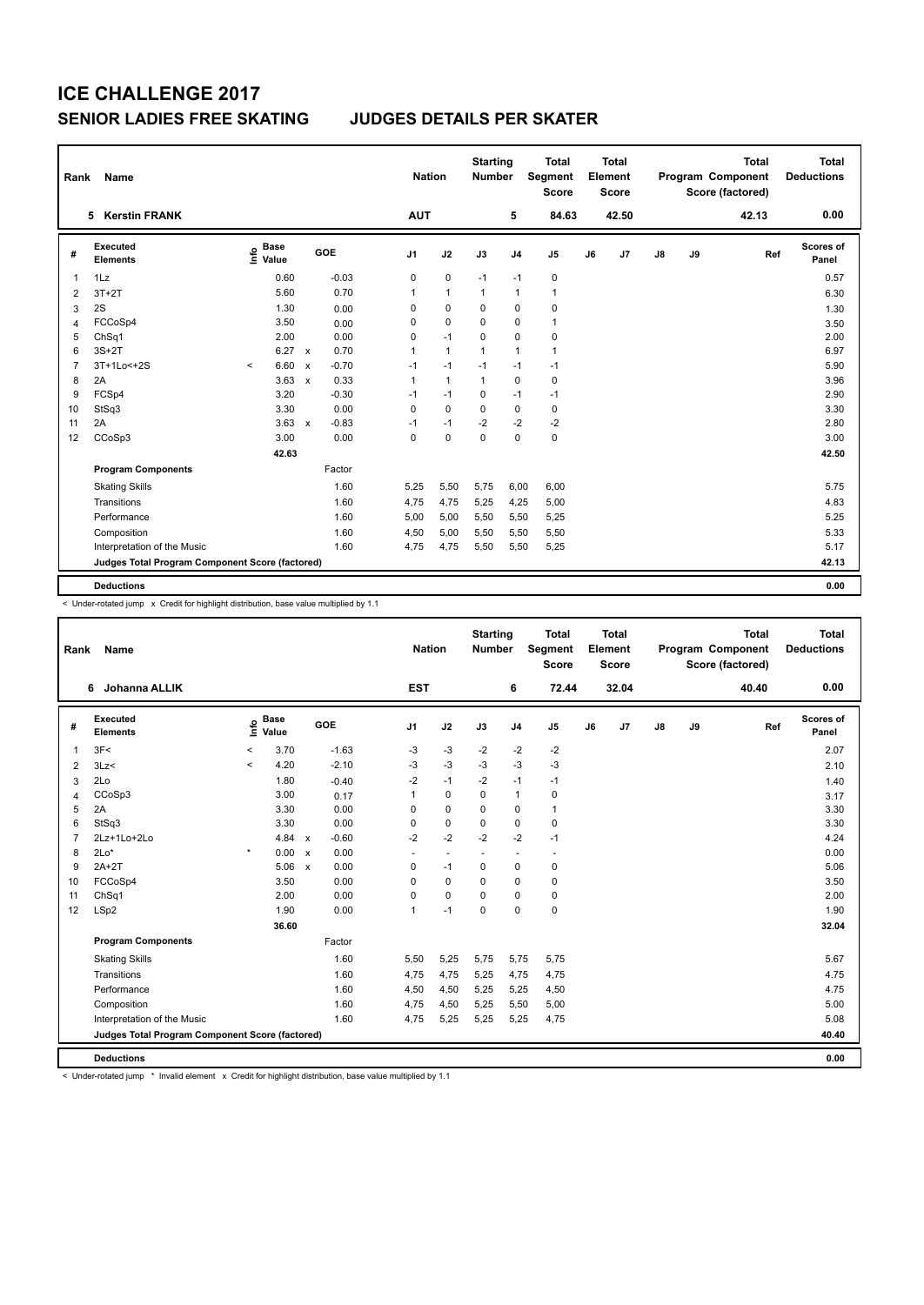| Rank | Name                                            |                     | <b>Nation</b>        | <b>Starting</b><br><b>Number</b> |         | <b>Total</b><br>Segment<br><b>Score</b> |              | Total<br>Element<br><b>Score</b> |                |                | <b>Total</b><br>Program Component<br>Score (factored) | <b>Total</b><br><b>Deductions</b> |               |    |       |                    |
|------|-------------------------------------------------|---------------------|----------------------|----------------------------------|---------|-----------------------------------------|--------------|----------------------------------|----------------|----------------|-------------------------------------------------------|-----------------------------------|---------------|----|-------|--------------------|
|      | <b>Sarah ANDERSON</b><br>7                      |                     |                      |                                  |         | <b>GER</b>                              |              |                                  | $\mathbf 2$    | 71.68          |                                                       | 34.08                             |               |    | 37.60 | 0.00               |
| #    | Executed<br><b>Elements</b>                     | lnfo                | <b>Base</b><br>Value |                                  | GOE     | J <sub>1</sub>                          | J2           | J3                               | J <sub>4</sub> | J <sub>5</sub> | J6                                                    | J7                                | $\mathsf{J}8$ | J9 | Ref   | Scores of<br>Panel |
|      | 2A                                              |                     | 3.30                 |                                  | 0.50    | $\mathbf{1}$                            | $\mathbf{1}$ | $\mathbf{1}$                     | $\mathbf{1}$   | $\mathbf{1}$   |                                                       |                                   |               |    |       | 3.80               |
| 2    | 2S<<                                            | <<                  | 0.40                 |                                  | $-0.30$ | $-3$                                    | $-3$         | $-3$                             | $-3$           | $-3$           |                                                       |                                   |               |    |       | 0.10               |
| 3    | 3Lo<                                            | $\hat{\phantom{a}}$ | 3.60                 |                                  | $-1.63$ | $-3$                                    | $-3$         | $-2$                             | $-2$           | $-2$           |                                                       |                                   |               |    |       | 1.97               |
| Δ    | 3Lo<<+REP                                       | <<                  | 1.26                 |                                  | $-0.90$ | $-3$                                    | $-3$         | $-3$                             | $-3$           | $-3$           |                                                       |                                   |               |    |       | 0.36               |
| 5    | FCCoSp4                                         |                     | 3.50                 |                                  | 0.50    | 1                                       | $\mathbf{1}$ | $\mathbf{1}$                     | $\mathbf 0$    | $\mathbf{1}$   |                                                       |                                   |               |    |       | 4.00               |
| 6    | $2S+2T$                                         |                     | 2.60                 |                                  | 0.00    | 0                                       | $\mathbf 0$  | $\Omega$                         | $\Omega$       | 0              |                                                       |                                   |               |    |       | 2.60               |
| 7    | ChSq1                                           |                     | 2.00                 |                                  | 0.70    | 1                                       | $\mathbf{1}$ | 1                                | 1              | 1              |                                                       |                                   |               |    |       | 2.70               |
| 8    | 2A                                              |                     | 3.63                 | $\mathsf{x}$                     | 0.00    | $\mathbf 0$                             | $\mathbf 0$  | $\mathbf 0$                      | $\Omega$       | 0              |                                                       |                                   |               |    |       | 3.63               |
| 9    | 2F+2Lo+2Lo                                      |                     | 6.05                 | $\mathsf{x}$                     | $-0.30$ | $-1$                                    | $-1$         | $-1$                             | $-1$           | 0              |                                                       |                                   |               |    |       | 5.75               |
| 10   | StSq3                                           |                     | 3.30                 |                                  | 0.17    | $\mathbf 0$                             | $\mathbf{1}$ | $\mathbf 0$                      | $\Omega$       | $\mathbf{1}$   |                                                       |                                   |               |    |       | 3.47               |
| 11   | CCoSp3                                          |                     | 3.00                 |                                  | 0.50    | 1                                       | $\mathbf{1}$ | $\mathbf{1}$                     | 1              | $\mathbf{1}$   |                                                       |                                   |               |    |       | 3.50               |
| 12   | LSp3                                            |                     | 2.40                 |                                  | $-0.20$ | $-2$                                    | $\mathbf{1}$ | $-1$                             | $-1$           | 0              |                                                       |                                   |               |    |       | 2.20               |
|      |                                                 |                     | 35.04                |                                  |         |                                         |              |                                  |                |                |                                                       |                                   |               |    |       | 34.08              |
|      | <b>Program Components</b>                       |                     |                      |                                  | Factor  |                                         |              |                                  |                |                |                                                       |                                   |               |    |       |                    |
|      | <b>Skating Skills</b>                           |                     |                      |                                  | 1.60    | 5,00                                    | 4,50         | 4,75                             | 5,25           | 5,25           |                                                       |                                   |               |    |       | 5.00               |
|      | Transitions                                     |                     |                      |                                  | 1.60    | 4,25                                    | 4,25         | 4,50                             | 4,50           | 5,00           |                                                       |                                   |               |    |       | 4.42               |
|      | Performance                                     |                     |                      |                                  | 1.60    | 4,50                                    | 4,25         | 4,50                             | 4,75           | 5,25           |                                                       |                                   |               |    |       | 4.58               |
|      | Composition                                     |                     |                      |                                  | 1.60    | 4,25                                    | 4,50         | 4,75                             | 4,75           | 5,25           |                                                       |                                   |               |    |       | 4.67               |
|      | Interpretation of the Music                     |                     |                      |                                  | 1.60    | 4,50                                    | 4,75         | 4,75                             | 5,00           | 5,50           |                                                       |                                   |               |    |       | 4.83               |
|      | Judges Total Program Component Score (factored) |                     |                      |                                  |         |                                         |              |                                  |                |                |                                                       |                                   |               |    |       | 37.60              |
|      | <b>Deductions</b>                               |                     |                      |                                  |         |                                         |              |                                  |                |                |                                                       |                                   |               |    |       | 0.00               |

< Under-rotated jump << Downgraded jump x Credit for highlight distribution, base value multiplied by 1.1 REP Jump repetition

| Rank           | Name                                            |         |                                       |              |         |                | <b>Nation</b> | <b>Starting</b><br>Number |                | <b>Total</b><br>Segment<br><b>Score</b> |    | <b>Total</b><br>Element<br><b>Score</b> |    |    | <b>Total</b><br><b>Program Component</b><br>Score (factored) | <b>Total</b><br><b>Deductions</b> |
|----------------|-------------------------------------------------|---------|---------------------------------------|--------------|---------|----------------|---------------|---------------------------|----------------|-----------------------------------------|----|-----------------------------------------|----|----|--------------------------------------------------------------|-----------------------------------|
|                | Daria JAKAB<br>8                                |         |                                       |              |         | <b>HUN</b>     |               |                           | 3              | 60.15                                   |    | 30.08                                   |    |    | 33.07                                                        | 3.00                              |
| #              | Executed<br><b>Elements</b>                     |         | <b>Base</b><br>$\sum_{i=1}^{6}$ Value |              | GOE     | J <sub>1</sub> | J2            | J3                        | J <sub>4</sub> | J <sub>5</sub>                          | J6 | J7                                      | J8 | J9 | Ref                                                          | <b>Scores of</b><br>Panel         |
| 1              | CCoSp4                                          |         | 3.50                                  |              | 0.33    | 0              | $\mathbf 0$   | $\mathbf{1}$              | $\mathbf{1}$   | $\mathbf{1}$                            |    |                                         |    |    |                                                              | 3.83                              |
| 2              | 3Lo                                             |         | 5.10                                  |              | $-0.70$ | $-1$           | $-1$          | $-1$                      | $-1$           | $-1$                                    |    |                                         |    |    |                                                              | 4.40                              |
| 3              | $1A+2T$                                         |         | 2.40                                  |              | 0.00    | $-1$           | 0             | 0                         | 0              | $\pmb{0}$                               |    |                                         |    |    |                                                              | 2.40                              |
| $\overline{4}$ | 3S<                                             | $\prec$ | 3.10                                  |              | $-2.10$ | $-3$           | $-3$          | $-3$                      | $-3$           | $-3$                                    |    |                                         |    |    |                                                              | 1.00                              |
| 5              | S                                               |         | 0.00                                  |              | 0.00    | ÷.             | ÷             | $\overline{a}$            | ÷.             | ä,                                      |    |                                         |    |    |                                                              | 0.00                              |
| 6              | FCSSp                                           |         | 0.00                                  |              | 0.00    | ٠              |               |                           | ÷              | ٠                                       |    |                                         |    |    |                                                              | 0.00                              |
| $\overline{7}$ | 2A                                              |         | 3.63                                  | $\mathsf{x}$ | 0.00    | $-1$           | $\mathbf 0$   | $\overline{1}$            | $\mathbf 0$    | $\mathbf 0$                             |    |                                         |    |    |                                                              | 3.63                              |
| 8              | ChSq1                                           |         | 2.00                                  |              | 0.00    | 0              | $-1$          | 0                         | 0              | 0                                       |    |                                         |    |    |                                                              | 2.00                              |
| 9              | 2A                                              |         | $3.63 \times$                         |              | 0.00    | 0              | $\Omega$      | $\Omega$                  | $\Omega$       | $\pmb{0}$                               |    |                                         |    |    |                                                              | 3.63                              |
| 10             | $2Lz+1Lo+2S$                                    |         | 4.29                                  | $\mathbf x$  | $-0.10$ | $-1$           | $-1$          | $\Omega$                  | $\Omega$       | 0                                       |    |                                         |    |    |                                                              | 4.19                              |
| 11             | StSq2                                           |         | 2.60                                  |              | 0.00    | 0              | 0             | 0                         | $\mathbf 0$    | $\pmb{0}$                               |    |                                         |    |    |                                                              | 2.60                              |
| 12             | LSp3                                            |         | 2.40                                  |              | 0.00    | 0              | $\Omega$      | $\Omega$                  | $\overline{1}$ | $\mathbf 0$                             |    |                                         |    |    |                                                              | 2.40                              |
|                |                                                 |         | 32.65                                 |              |         |                |               |                           |                |                                         |    |                                         |    |    |                                                              | 30.08                             |
|                | <b>Program Components</b>                       |         |                                       |              | Factor  |                |               |                           |                |                                         |    |                                         |    |    |                                                              |                                   |
|                | <b>Skating Skills</b>                           |         |                                       |              | 1.60    | 4,50           | 4,00          | 4,75                      | 4,75           | 4,75                                    |    |                                         |    |    |                                                              | 4.67                              |
|                | Transitions                                     |         |                                       |              | 1.60    | 3.75           | 3,50          | 4,25                      | 3,25           | 3,75                                    |    |                                         |    |    |                                                              | 3.67                              |
|                | Performance                                     |         |                                       |              | 1.60    | 4,00           | 4,00          | 4,50                      | 4,25           | 4,00                                    |    |                                         |    |    |                                                              | 4.08                              |
|                | Composition                                     |         |                                       |              | 1.60    | 4,00           | 4,00          | 4,50                      | 4,00           | 4,25                                    |    |                                         |    |    |                                                              | 4.08                              |
|                | Interpretation of the Music                     |         |                                       |              | 1.60    | 3.75           | 4,25          | 4,50                      | 4,00           | 4,25                                    |    |                                         |    |    |                                                              | 4.17                              |
|                | Judges Total Program Component Score (factored) |         |                                       |              |         |                |               |                           |                |                                         |    |                                         |    |    |                                                              | 33.07                             |
|                | <b>Deductions</b>                               |         | Time violation:                       |              | $-1.00$ |                |               |                           | Falls:         | $-2.00(2)$                              |    |                                         |    |    |                                                              | $-3.00$                           |

< Under-rotated jump x Credit for highlight distribution, base value multiplied by 1.1